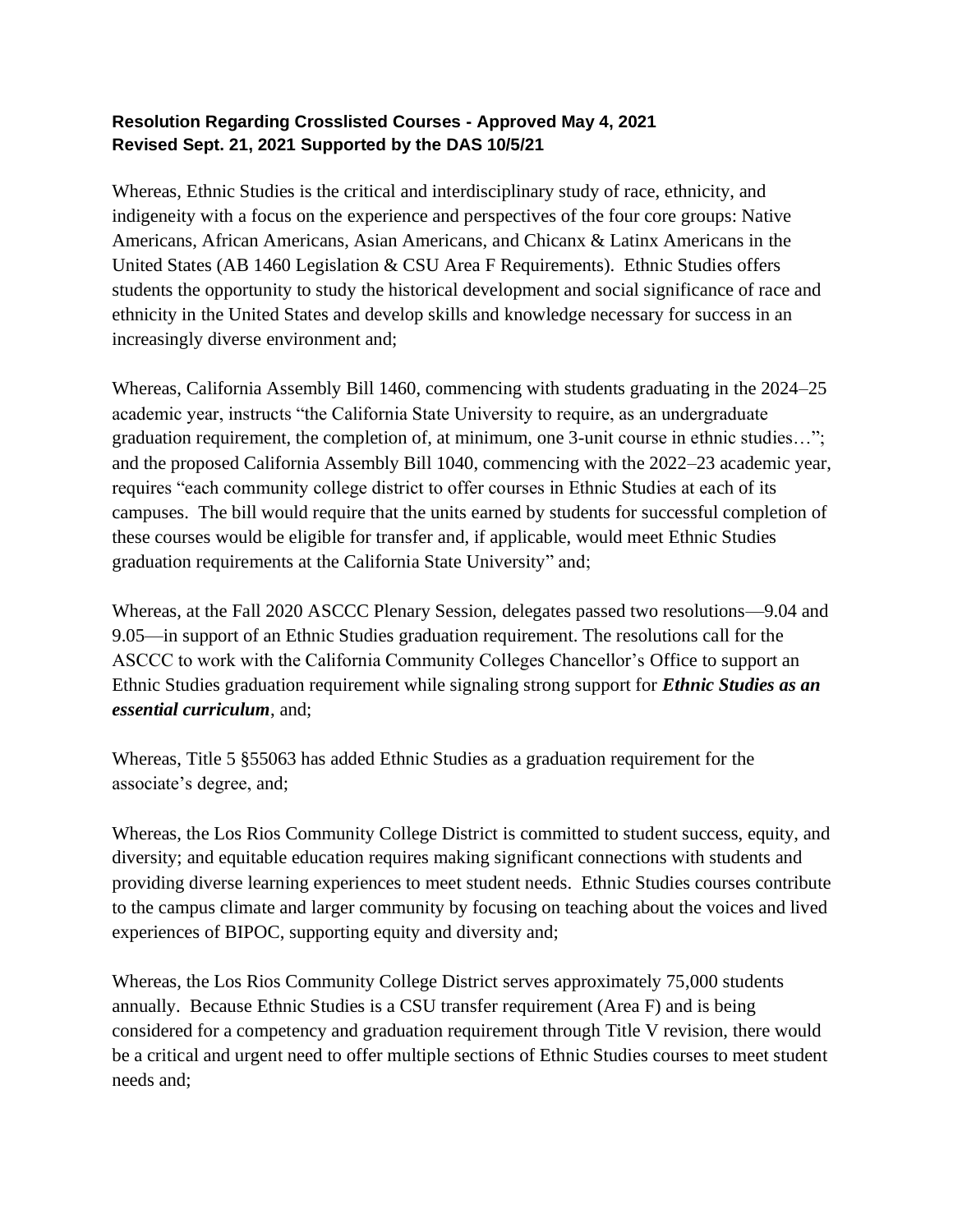Whereas, the five core competencies of Ethnic Studies are distinctive to the field of Ethnic Studies and;

Whereas, Ethnic Studies curriculum provides students the opportunity to "apply theory and knowledge produced by Native American, African American, Asian American, and/or Latina and Latino American communities to describe the critical events, histories, cultures, intellectual traditions, contributions, lived-experiences and social struggles of those groups with a particular emphasis on agency and group-affirmation" (Area F) and;

Whereas, Ethnic Studies curriculum provides students the opportunity to "analyze and articulate concepts such as race and racism, racialization, ethnicity, equity, ethno-centrism, eurocentrism, white supremacy, self-determination, liberation, decolonization, sovereignty, imperialism, settler colonialism, and anti-racism" (Area F) and;

Whereas, Ethnic Studies curriculum provides students with an opportunity to "critically analyze the intersection of race and racism as they relate to class, gender, sexuality, religion, spirituality, national origin, immigration status, ability, tribal citizenship, sovereignty, language, and/or age in Native American, African American, Asian American, and/or Latina and Latino American communities" (Area F) and;

Whereas, Ethnic Studies provides students with the opportunity to "critically review how struggle, resistance, racial and social justice, solidarity, and liberation, as experienced and enacted by Native Americans, African Americans, Asian Americans and/or Latina and Latino Americans are relevant to current and structural issues such as communal, national, international, and transnational politics as, for example, in immigration, reparations, settler-colonialism, multiculturalism, language policies" (Area F) and;

Whereas, Ethnic studies provides students with the opportunity to "describe and actively engage with anti-racist and anti-colonial issues and the practices and movements in Native American, African American, Asian American and/or Latina and Latino communities and a just and equitable society" (Area F) and;

Whereas, Ethnic Studies core courses through the Transfer Model Curriculum have yet to be established through DIG and C-ID and;

Whereas, it is the purview of Ethnic Studies departments to determine and write courses that will transfer within the major discipline area and;

Whereas, Ethnic Studies faculty have the right and responsibility to write and schedule core